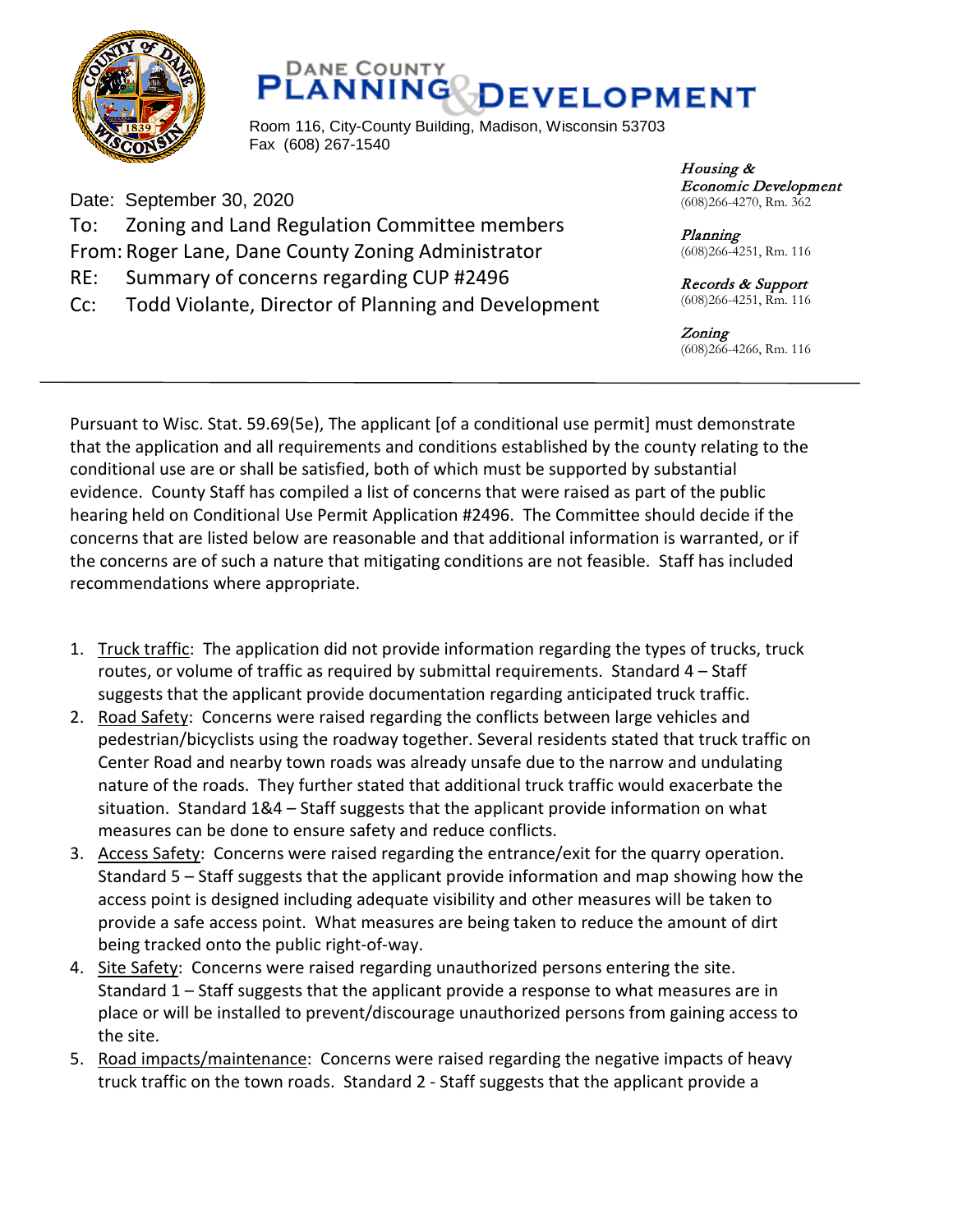response on what measures can be done to protect the conditions of the roads or mitigate impacts on roads.

- 6. Groundwater contamination: Concerns were raised regarding the materials that are being trucked into to the site causing ground water contamination due to products leaching into the groundwater. Standard 1 & 6 – Staff suggests that the applicant provide a response on hazardous materials stored on site and what measures will be taken to prevent groundwater contamination.
- 7. Blasting: Concerns were raised regarding the intensity of the previous blasting at the existing quarry and the possible destruction of historic sites in the area (cemetery and homes) if the CUP were to be approved. Standards 1 & 2 – Staff suggests that the applicant provide a response on what measures will be taken to provide protection to the historic sites and neighboring homes.
- 8. Intensity: Concerns were raised regarding the activity of the site. The application notes that the amount of material extracted from the site will vary year to year. The applicant's testimony stated that the extracted material would just be used for his excavating business. Standard 1 & 2 – Staff suggests that the applicant provide a more definitive answer regarding the amount of material that is projected to be extracted per year at its highest volume. Will the site be retained by the landowner or the area leased to other operators?
- 9. Reclamation: The application notes that reclamation has be conducted on a portion of the existing quarry. Standard 6 – Staff suggests that the applicant provide additional information and maps showing where the past reclamation has been conducted.
- 10. Pumping of water: Concerns were raised regarding the dewatering on the site. The application notes that there is a settling pond in the existing quarry area that gets pumped out. Standard 4 & 6 – Staff suggests that the applicant provide information regarding the dewatering practice that has been performed on the site. Provide documentation that the dewatering meets DNR standards/permitting.
- 11. Noise: Concerns were raised regarding the noise being created as part of the excavation, processing, and loading of material. Standards 1 & 2 - Staff suggests that the applicant provide additional information on what measures have been taken or will be taken regarding the reduction of noise as part of the operation.
- 12. Dust: Concerns were raised regarding the creation of dust. Standard  $1 & 2 -$  Staff suggests that the applicant provide additional information on what measures are in place or what measures will be taken to control fugitive dust. Provide records of fugitive dust management per DNR regulations.
- 13. Hours of Operation: Concerns were raised regarding the hours of operation and work being performed on the weekends. The application notes hours of operations but does not identify days of the week. Standard 1 & 2 - Staff suggests that the applicant provide more definitive information regarding days of operation.
- 14. Conditional Use Permit boundaries: Concerns were raised that the processing and storing of gravel that will be extracted from the CUP area will be conducted outside the CUP boundaries. Standards 4, 5, &  $6 -$ Staff suggests that the boundaries of the conditional use permit be revised to include all activities performed for the operation of the non-metallic mineral extraction process.